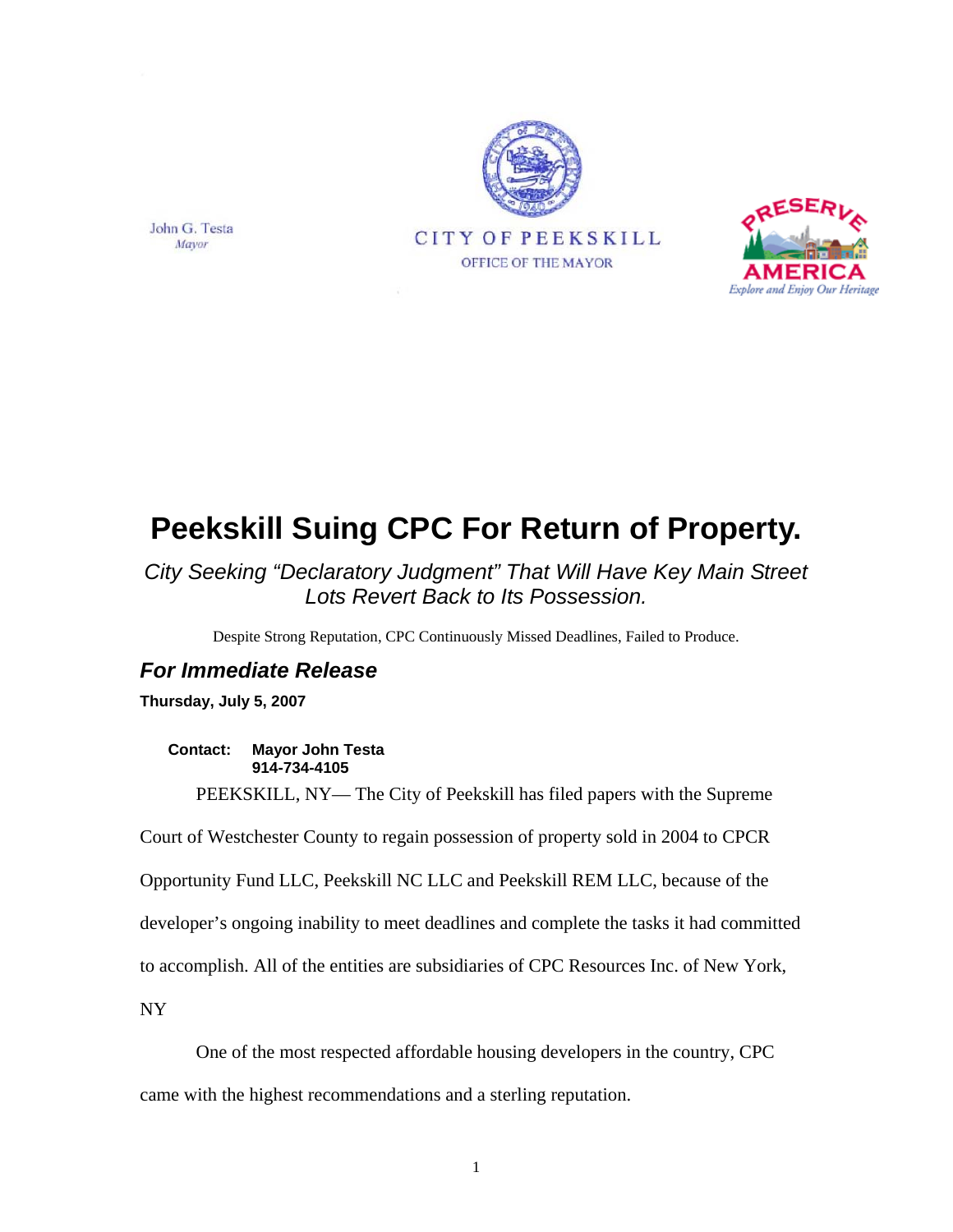To date, CPCR has developed or preserved over 7,000 units of affordable housing, and it has an additional 500 units in construction and 1,400 units in predevelopment.

Yet, almost since the City of Peekskill signed a Land Disposition Agreement and a Preferred Developer Agreement with CPC in April 2004, the developers consistently failed to meet deadlines and has now demonstrated that it lacks the resources and ability to complete the projects it promised to do.

CPC received development rights to 13 North Division Street, 921 Diven Street, and 922 and 974 Main Street in the agreement. Construction was supposed to complete in 13 months. More than 39 months later work is still in its earliest stages in all the properties involved. The City has sent numerous Default Notices to CPC and CPC has refused to comply by letter.

A "reverter clause" in CPC's contract with the city stated that if these deadlines were not met, the property would revert back to Peekskill. Peekskill feels the delays have been so frequent and so extensive that they leave it no other recourse than to exercise the city's rights the reverter clause and cause title of the property to return to the city. CPC does not agree and has ceased cooperating with the city in resolving the current situation, so the city is taking CPC to court.

"Anyone who has ever done renovations understands that sometimes contractors with excellent reputations simply don't work out. We have done everything in our power to support CPC in achieving its goals, but they were simply unable to get they work done they had contractually obligated themselves to complete," says Peekskill Mayor John Testa.

2